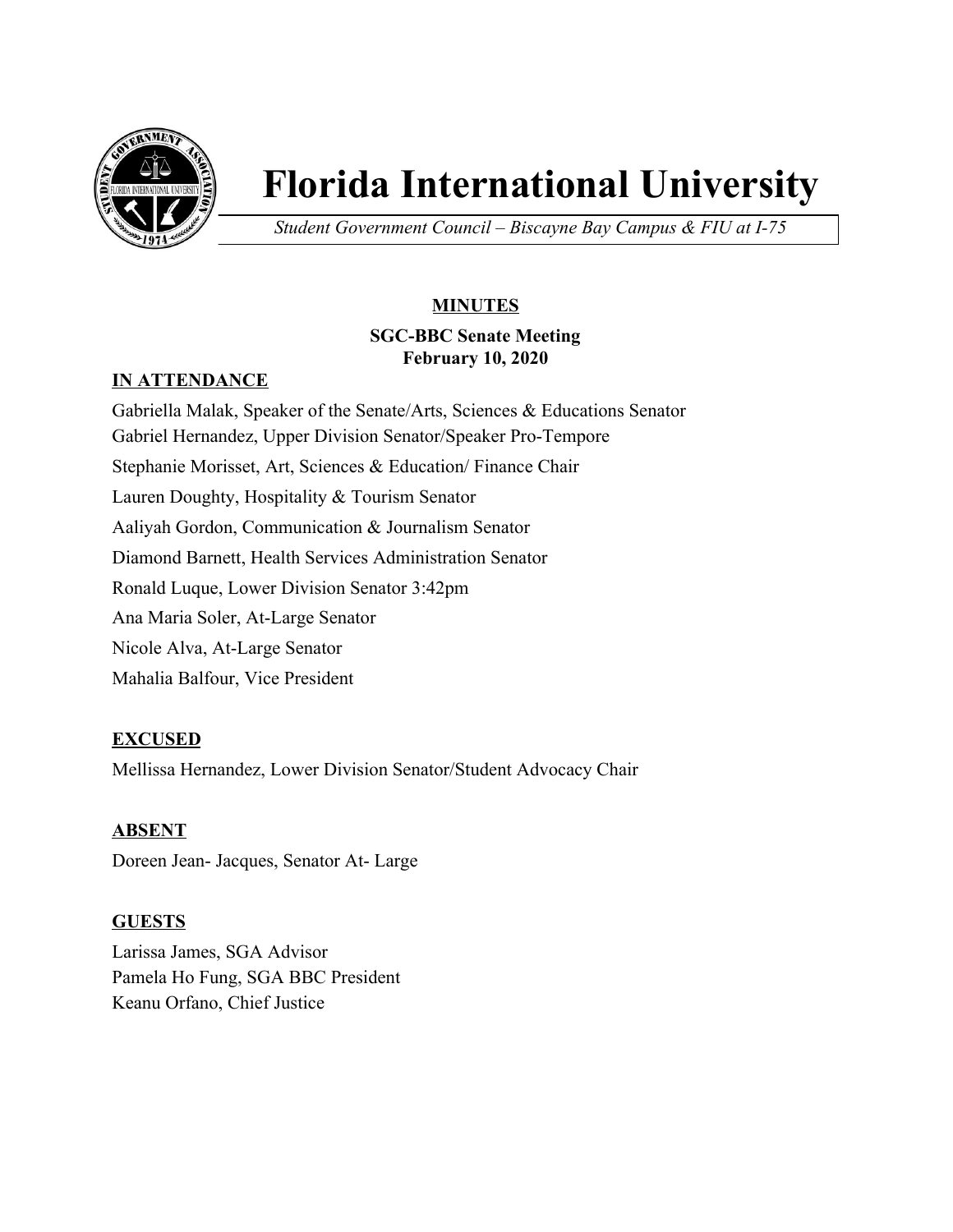## **CALL TO ORDER**

The SGC-BBC Senate held a meeting on **February 10, 2020** – **WUC 221**. The meeting was called to order at **3:38 pm**, approximately, by **Speaker Malak** who presided over the meeting in its entirety.

#### **WELCOME**

Speak Malak welcomed everyone back and hope everyone is well since last Senate meeting.

#### **SPEAKER REPORT**

Speaker Malak …

- U-Wide deliberations 9am-5pm tomorrow
- Deliberations were rescheduled.
- She tried to do first reading of U-Wide bill at MMC last week
- The meeting will be held this week
- Congress meeting is next week at MMC, 4:30-6:30
- She will finish at BBC at 3pm,
- Wants everyone to dress business casual
- Next week will vote on two uwide bills, and bill she made
- If anyone has legislation ideas meet with VP Balfour
- if interested in free femine products- will talk to Pro- Temp angel,

Senator Luque arrive 3:42pm

● *Speaker Malak Reflected on her disappointment in the Senate voting on U-Wide Bill, She was not happy that some of the chairs voted and did not do it authentically.*

#### **VICE PRESIDENT REPORT**

Vice President Balfour …

- Excited about the blue table talk on Wed
- Theme for this month is life of black student in higher education
- Currently working on Amendments for U-Wide bill
- HAs not heard back from recycling people
- Meet with VP of operational affairs, Michael Harring with President Ho fung
- She will be in deliberations at BBC on Thursday
- Yield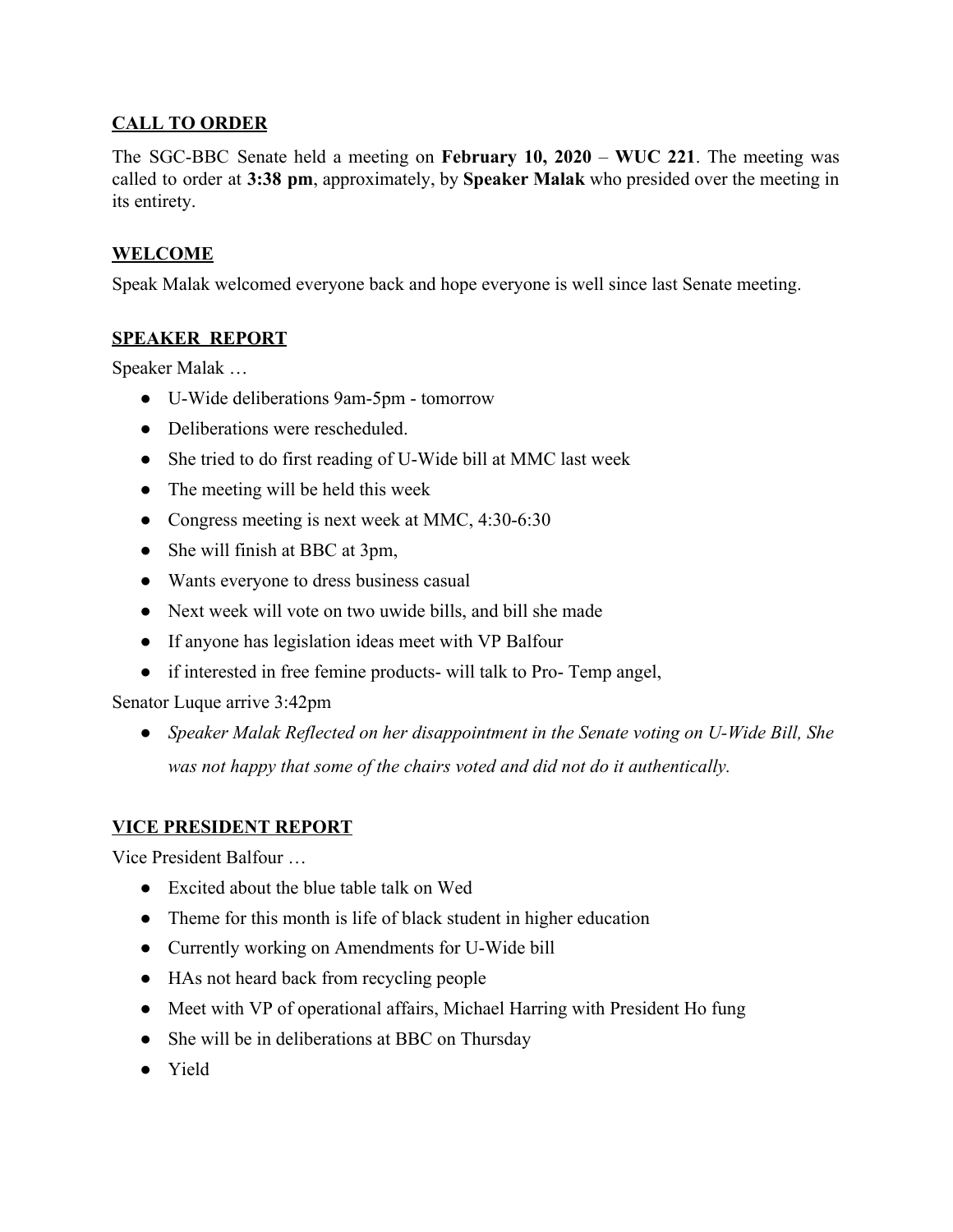## **SPEAKER PRO'S REPORT**

Speaker Pro Hernandez…

- Everyone should be in two committees by now
- Should have the minimum of two meetings per month
- Will conduct first legislation meeting today
- Other Senators should have their legislation ideas done
- Will attend blue table talk on Wed and help to set up
- Practice for Congress Meeting
- Yield

# **ADVISOR'S REPORT**

Mrs. James…

- She emailed everyone to participate for diversity inclusive training
- It is online and takes 40 minutes
- It is part of the NPASS program and you can get a badge.
- Town hall meeting is next tuesday
- There are graphic changes that need to be made
- She would like you to email your professors name so she can invite them to the town hall meetings
- If anybody has any March events email Kaila, because they need to be submitted to the campus life events calendar
- Yield

# **FINANCE CHAIR REPORT**

Senator Morisset

- The remaining Undergraduate balance \$2,458
- The remaining Graduate balance \$4,100
- There are two finance requests that are pending
- She does not know the exact amount of requests
- The next finance meeting will be this Wednesday  $\omega$  3pm.
- Her and Senator Jean-Jacques is interested in bringing more psychology research to the BBC campus
- She is looking for a Senator At-Large and Graduate Senator.
- Yield
- ●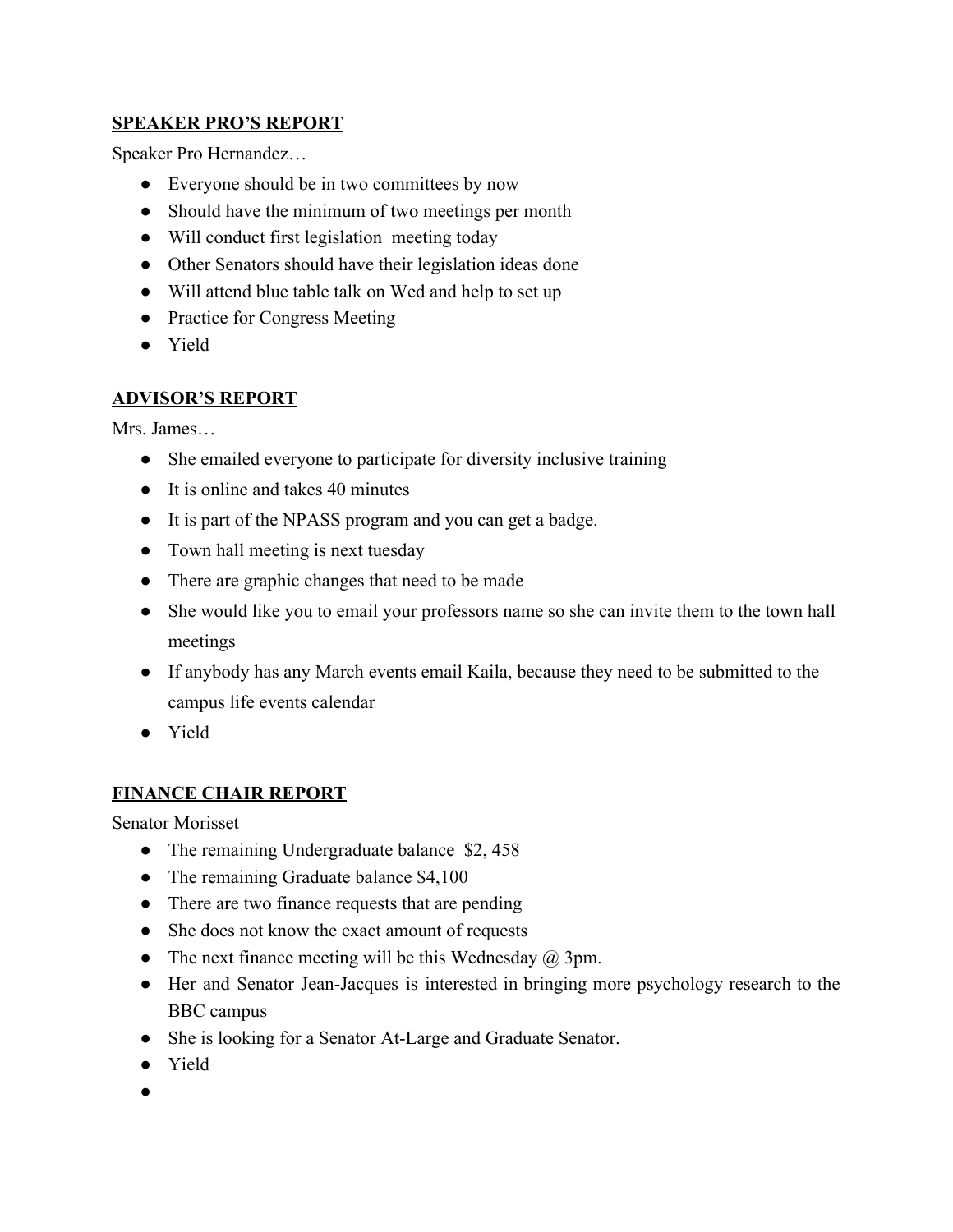## **STUDENT ADVOCACY CHAIR REPORT**

No report. Chair was not present.

## **RULES, LEGISLATION & JUDICIARY (R. L. J) REPORT**

Senator Luque…

- U-Wide rape kits were approved
- U-Wide veteran checked in the progressional procedures
- He will attend Blue table talk from 11:30am-12:15pm
- He wants more RLJ members
- Currently he has 1 member
- Yield

# **SENATOR'S REPORTS**

#### **Senator Gordon**

- She is working with the sustainability director and will reach out to Kaila.
- "*That's what I like*" event will be at the end of March.
- She is working with Comptroller febles on legislation.
- Yield

## **Senator Doughty**

- She did a survey, but will have professor check it
- She wants to do a midterm event and a mentoring event with faculty, staff, and students
- She wants to do a survey with student satisfaction
- Yield

## **Senator Barnett**

- She met with the chair of HSA and was sent a survey that the chair gave to students.
- She will make a similar survey, but will make it based on academics
- Yield

## **Senator Soler**

• She wants to do a legislation for honors college.

## **Senator Alva**

No report.

## **OLD BUSINESS**

## **Approval of the Minutes 2/03/2020**

- Senator Gordon motioned
- Senator Doughty second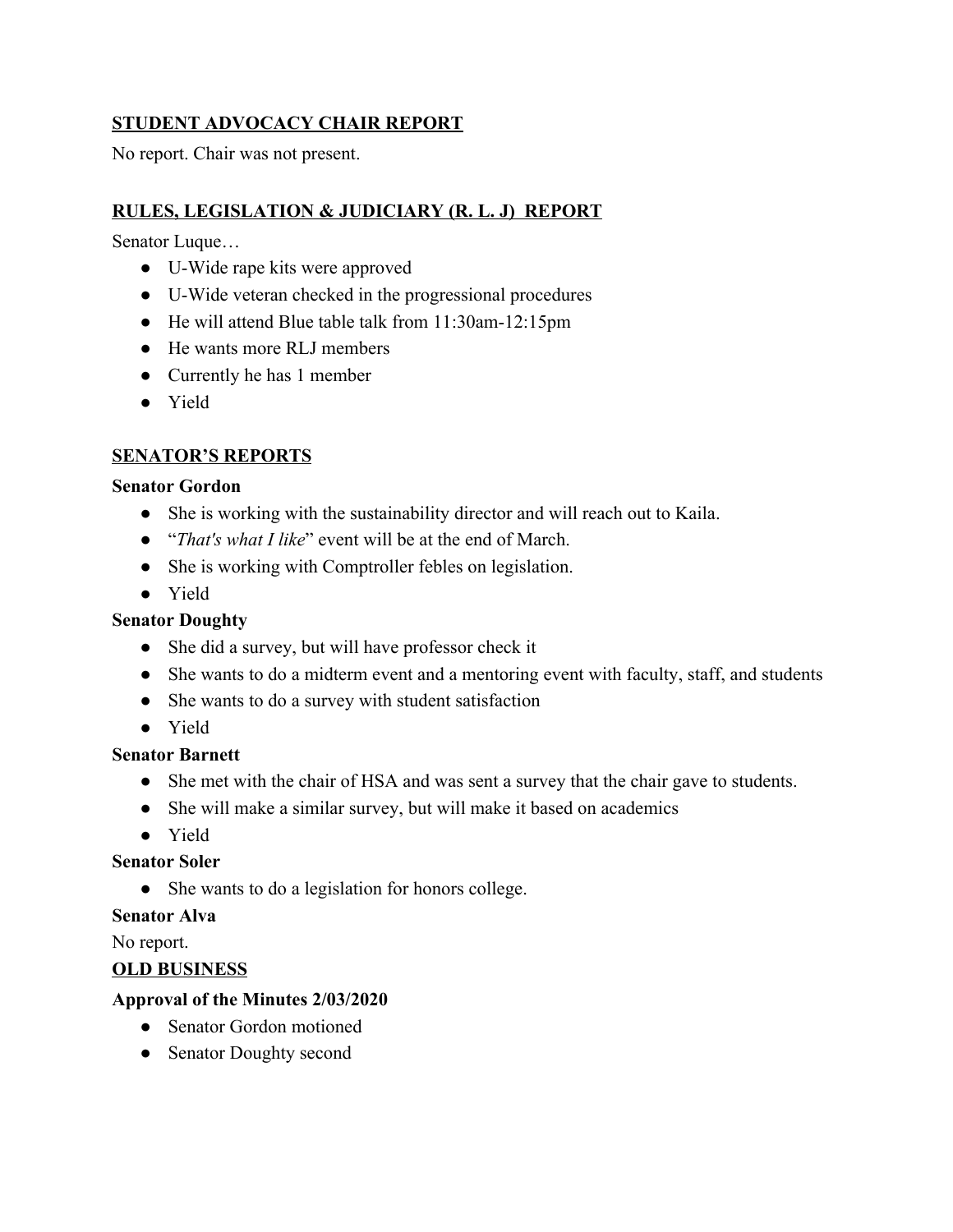#### **NEW BUSINESS**

- Appointment of *Abdulwahab* for *Public Relations Manager Abdulwahab presented himself to the committee for the role of Public Relations Manager*
	- *● He is set to graduate next spring at FIU.*
	- *● He states that in highschool he was a media manager*
	- *● Barnett motion to approved*
	- *● Luque seconds*

Senator Alva - yeah Senator Soler- Yea

Senator Luque - yea Senator Barnett - Yea

Senator Gordon - Yea

Speaker pro hernandez - Yea

Senator Doughty - Abstain

Senator Morisset- Nay

Speaker Malak - Yea

*● With a motion of 7-1-1, Abdulwahab was elected as Public Relations Manager*

**Pamela Ho Fung arrived @ 4:12pm Chief of staff Keanu arrived @ 4:12pm**

*Speaker Malak relinquished her chair to Speaker Pro Hernandez @ 4:30pm*

- **● First reading of University Wide Resolution-2020.0001 -Free Pantry**
	- Senator Doughty read
	- **○ Comments/Concerns**
	- President Ho Fung Should put number of the Resolutions

*Vp Balfour POP @ 4:33pm Speaker Pro- Hernandez relinquished his chair back to Speaker Malak . VP returned @ 4:36 pm*

**● University Wide Resolution-2020.0002**

○ Speaker Pro- Hernandez read

Chief of Staff Keneu Orfani POP @ 4:50pm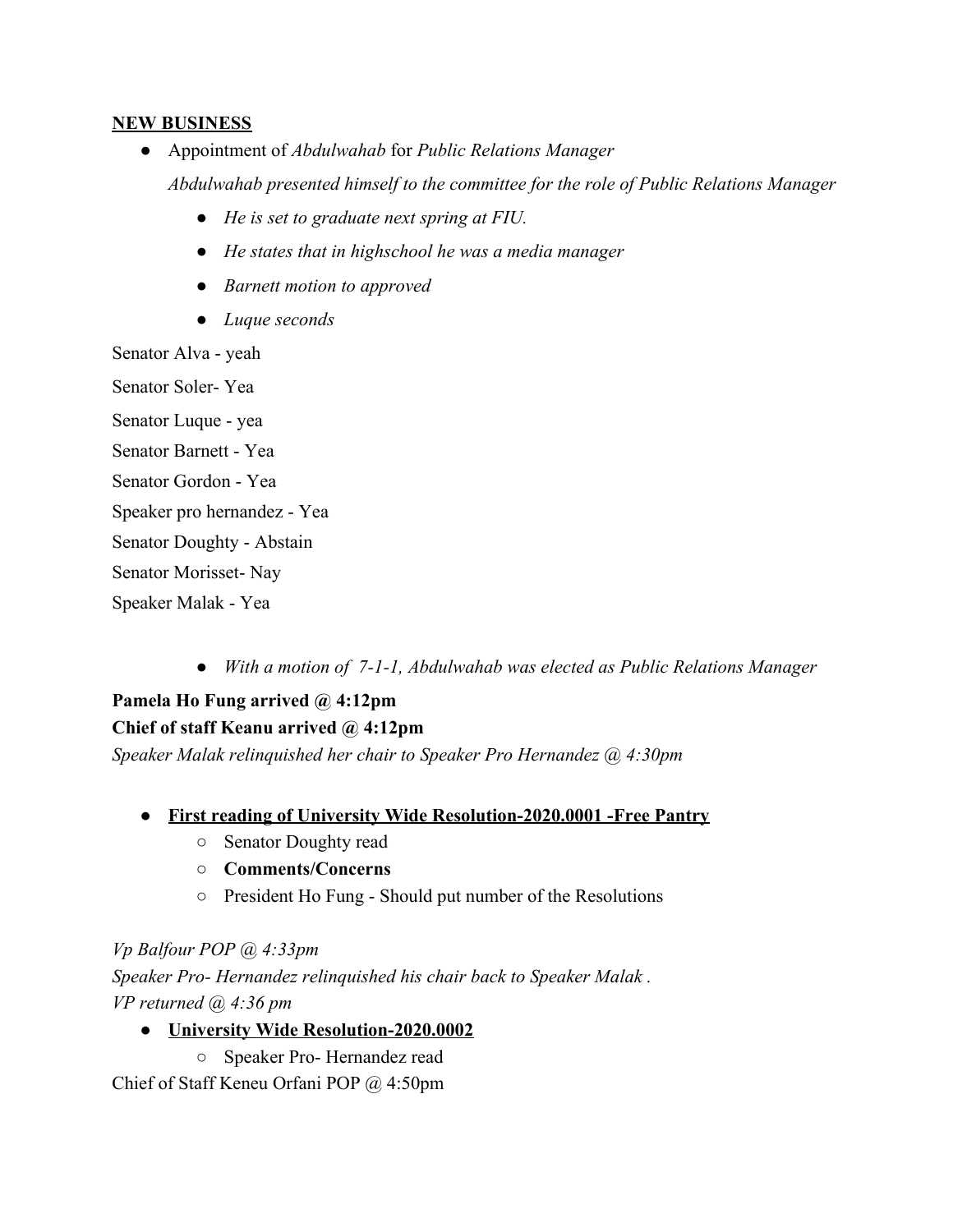- Comments/Concerns
	- Senator Doughty-Have to talk to the food pantry and parking to make a bridge in between.
	- VP Balfour recommends to have her present you over email
- **● Legislation Ideas**

#### **Senator Doughty**

• She is working with Angel Pro-Temp about feminine hygiene products

#### **Senator Soler**

● She wants to make notifications to notify students if professors make any changes.

## **Senator Morisset**

● Her and Senator jean-Jacques want to bring more research to the BBC campus.

Keanu Orfano returned @ 4:52pm

## **Nominations**

VP Balfoiur nominated Senator Barnett for Finance committee

- Senator Barnett presented herself to the chair for the finance committee
- She was previously in the Finance committee.

Senator Gordon moved to to approved Senator Soler Second With a motion of 8-0-1 Senator Barnett was elected as Senator for Finance committee

## **DISCUSSION**

● An initiative to make it accessible to students to know when shuttles are full.

Senator Morrisset left @ 5:07pm.

#### **PRESIDENT'S REPORT**

President Ho Fung…